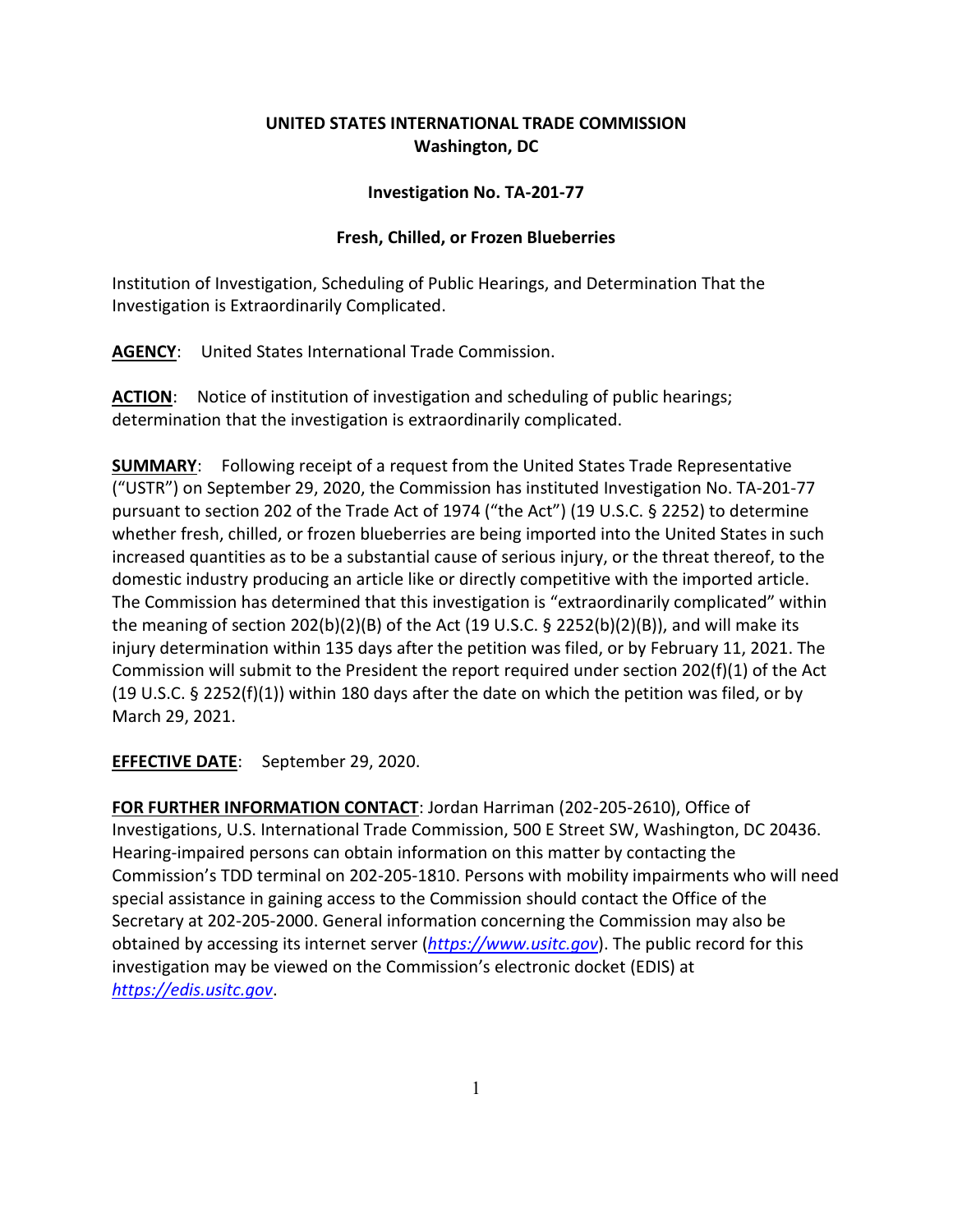## **SUPPLEMENTARY INFORMATION**:

**Background**. – This investigation is being instituted, pursuant to section 202 of the Act (19 U.S.C. § 2252), in response to a request filed on September 29, 2020, by the USTR.

The imported articles covered by this investigation are fresh, chilled, or frozen blueberries ("blueberries"). For Customs purposes, the blueberries covered by the investigation are provided for under Harmonized Tariff Schedule of the United States ("HTSUS") statistical reporting numbers 0810.40.0024; 0810.40.0026; 0810.40.0029; 0811.90.2010; 0811.90.2024; and 0811.90.2030. These HTSUS numbers are provided for convenience, and the written description of the scope is dispositive.

**Determination that investigation is extraordinarily complicated**. – The Commission has determined that this investigation is "extraordinarily complicated" within the meaning of section 202(b)(2)(B) of the Act (19 U.S.C. § 2252(b)(2)(B)). The Commission's decision to designate this investigation "extraordinarily complicated" is based on the complexity of the investigation, including the need to collect data and other information from a large number of firms involved in the domestic production, processing, and/or marketing of blueberries. Ordinarily, the Commission is required to make its injury determination within 120 days after the petition was filed, or by January 27, 2021. The statute permits the Commission to take up to 30 additional days to make its injury determination in an investigation where it determines that the investigation is extraordinarily complicated. In this instance, the Commission intends to take fifteen extra days and make its injury determination by February 11, 2021. As required by section 202(f)(1) of the Act (19 U.S.C.  $\S$  2252(f)(1)), the Commission will submit its report to the President no later than 180 days after the day on which the USTR requested the investigation.

**Participation in the investigation and public service list**. – Persons wishing to participate in the investigation as parties must file an entry of appearance with the Secretary to the Commission, as provided in section 201.11 of the Commission's rules, not later than 21 days after publication of this notice in the *Federal Register*. The Secretary will prepare a service list containing the names and addresses of all persons, or their representatives, who are parties to this investigation upon the expiration of the period for filing entries of appearance.

**Limited disclosure of confidential business information (CBI)**. – Pursuant to § 206.17 of the Commission's rules, the Secretary will make CBI gathered in this investigation available to authorized applicants under an administrative protective order (APO) issued in the investigation in accordance with the procedures set forth in section 206.17 of the rules, provided that the application is made not later than 21 days after the publication of this notice in the Federal Register. The Secretary will maintain a separate service list for those parties authorized to receive CBI under the APO.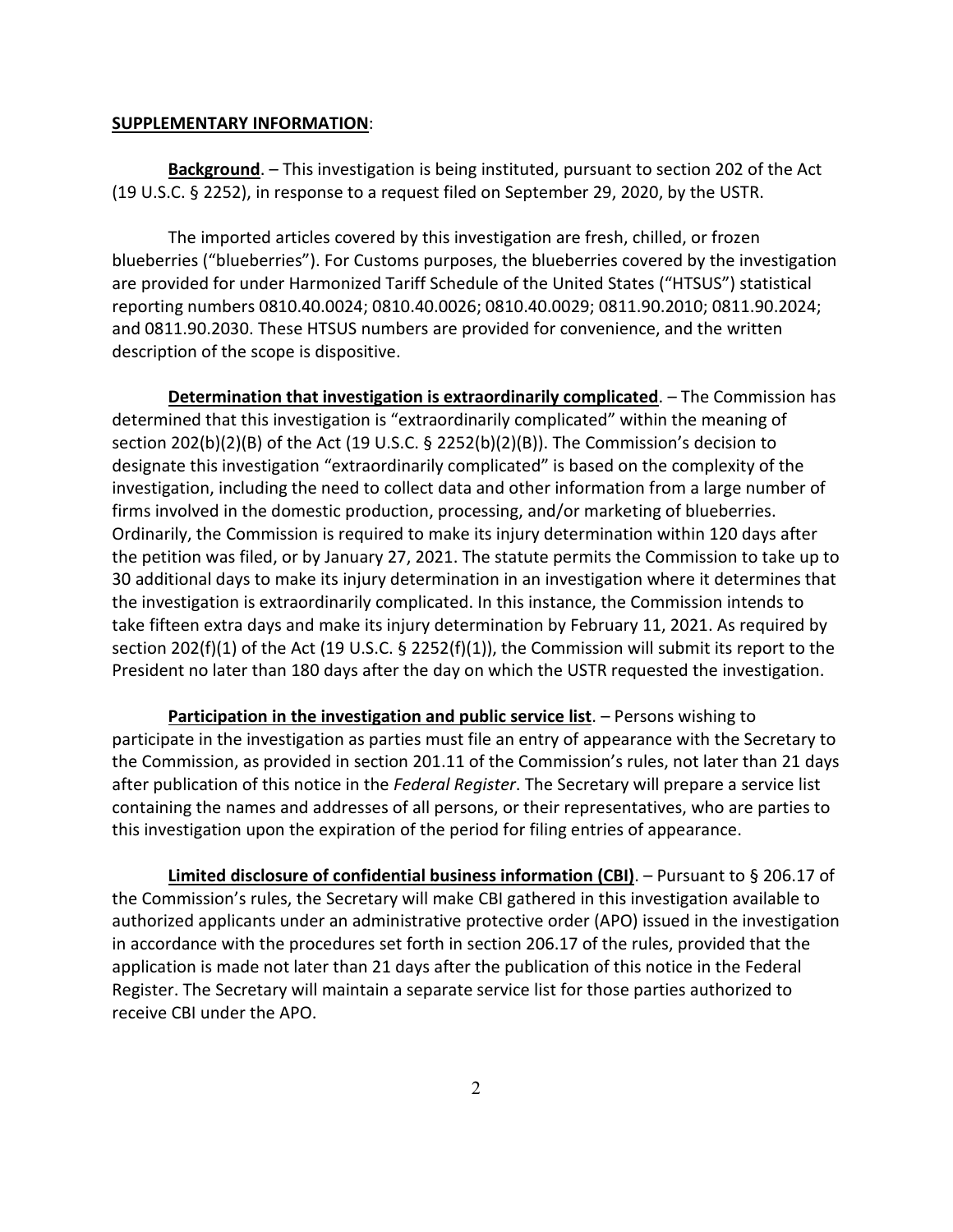The Commission may also include some or all CBI submitted in this investigation in the report it sends to the President and the U.S. Trade Representative in this or a related investigation. The Commission will not otherwise disclose information which it considers to be CBI unless the party submitting the information had notice, at the time of submission, that such information would be released by the Commission, or such party subsequently consents to the release of the information. See 19 U.S.C. 2252(a)(8) and 19 U.S.C. 1332(g).

**Hearings on injury and remedy**. – The Commission has scheduled separate hearings in connection with the injury phase and remedy phase (if necessary) of this investigation. It appears at this time that the injury phase hearing and possibly the remedy phase hearing will be held via an online videoconferencing platform. Information about the place and form of the hearings, including about how to participate in and/or view the hearings, will be posted on the Commission's website at [https://www.usitc.gov/calendarpad/calendar.html.](https://www.usitc.gov/calendarpad/calendar.html) Interested parties should check the Commission's website periodically for updates.

The hearing on injury will be held beginning at 9:30 a.m. EST on January 12, 2021, either via an online videoconferencing platform or at the U.S. International Trade Commission Building, 500 E Street SW, Washington, DC. In the event the Commission makes an affirmative injury determination or is equally divided on the question of injury in this investigation, a hearing on the question of remedy will be held beginning at 9:30 a.m. on February 25, 2021. Requests to appear at the hearings should be filed electronically with the Secretary to the Commission on or before December 30, 2020 for the injury hearing, and on or before February 19, 2021 for the remedy hearing. A nonparty who has testimony that may aid the Commission's deliberations may request permission to present a short statement at the hearings.

All parties and nonparties desiring to appear at the hearings and make oral presentations should participate in prehearing conferences to be held on January 11, 2021 for the injury hearing and February 24, 2021 for the remedy hearing, if deemed necessary. Oral testimony and written materials to be submitted at the public hearings are governed by sections 201.6(b)(2) 201.13(f), and 206.5 of the Commission's rules. Parties must submit any request to present a portion of their hearing testimony in camera no later than 7 business days prior to the date of the respective hearings.

**Written submissions**. – Each party which is an interested party may submit a prehearing brief to the Commission. Prehearing briefs must conform with the provisions of sections 201.8, 206.7, and 206.8 of the Commission's rules. Please note that section 201.8 of the Commission's rules has been temporarily amended by 85 FR 15798 (March 19, 2020). Under that rule waiver, the Office of the Secretary will accept only electronic filings at this time. Filings must be made through the Commission's Electronic Document Information System (EDIS, [https://edis.usitc.gov\)](https://edis.usitc.gov/). No in-person paper-based filings or paper copies of any electronic filings will be accepted until further notice.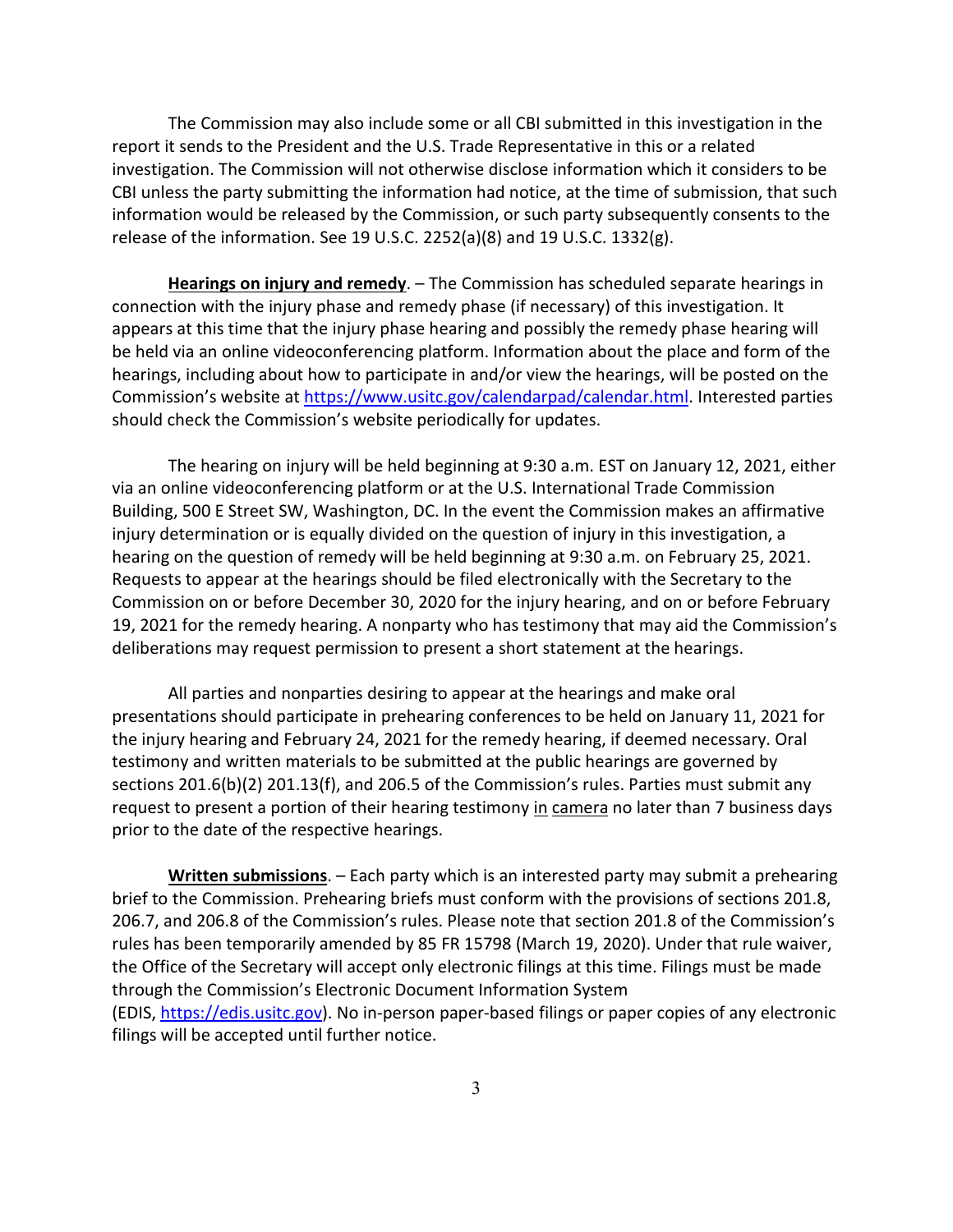The deadline for filing prehearing briefs on injury is December 29, 2020; that for filing prehearing briefs on remedy, including any commitments pursuant to 19 U.S.C. § 2252(a)(6)(B), is February 18, 2021. Parties may also file written testimony in connection with their presentation at the hearing, as provided in sections 201.13, 206.5, and 206.8 of the Commission's rules, and posthearing briefs, which must conform with the provisions of sections 201.8, 201.13, 206.7, and 206.8 of Commission's rules. Persons appearing at the injury and/or remedy phase hearings must file, with the Secretary, an electronic copy of the oral statement they plan to present at the hearing no later than noon, January 11, 2021, and February 24, 2021, respectively. The deadline for filing posthearing briefs for the injury phase of the investigation is January 19, 2021. The deadline for filing posthearing briefs for the remedy phase of the investigation, if any, is March 3, 2021.

No posthearing brief, either in the injury phase or any remedy phase, shall exceed fifteen (15) pages of textual material, double-spaced and single-sided, when printed out on pages measuring 8.5 x 11 inches. In addition, the presiding official may permit persons to file answers to questions or requests made by the Commission at the hearing for the injury phase, and at any hearing for the remedy phase, within a specified time. In addition, any person who has not entered an appearance as a party to the investigation may submit a written statement of information pertinent to the consideration of injury on or before January 19, 2021, and pertinent to the consideration of remedy on or before March 3, 2021.

Except as provided above, all written submissions must conform with the provisions of section 201.8 of the Commission's rules; any submissions that contain CBI must also conform with the requirements of sections 201.6 and 206.17 of the Commission's rules. The Commission's *Handbook on E-Filing*, available on the Commission's website at *[https://edis.usitc.gov](https://edis.usitc.gov/)*, further explains the Commission's rules with respect to electronic filing.

Any additional written submission to the Commission, including requests pursuant to section 201.12 of the Commission's rules, will not be accepted unless good cause is shown for accepting such a submission, or unless the submission is pursuant to a specific request by a Commissioner or Commission staff.

In accordance with section 201.16(c) of the Commission's rules, each document filed by a party to the investigation must be served on all other parties to the investigation (as identified by the service list), and a certificate of service must be timely filed. The Secretary will not accept a document for filing without a certificate of service.

For further information concerning the conduct of this investigation and rules of general application, consult the Commission's Rules of Practice and Procedure, part 201, subparts A and B (19 CFR part 201), and part 206, subparts A and B (19 CFR part 206).